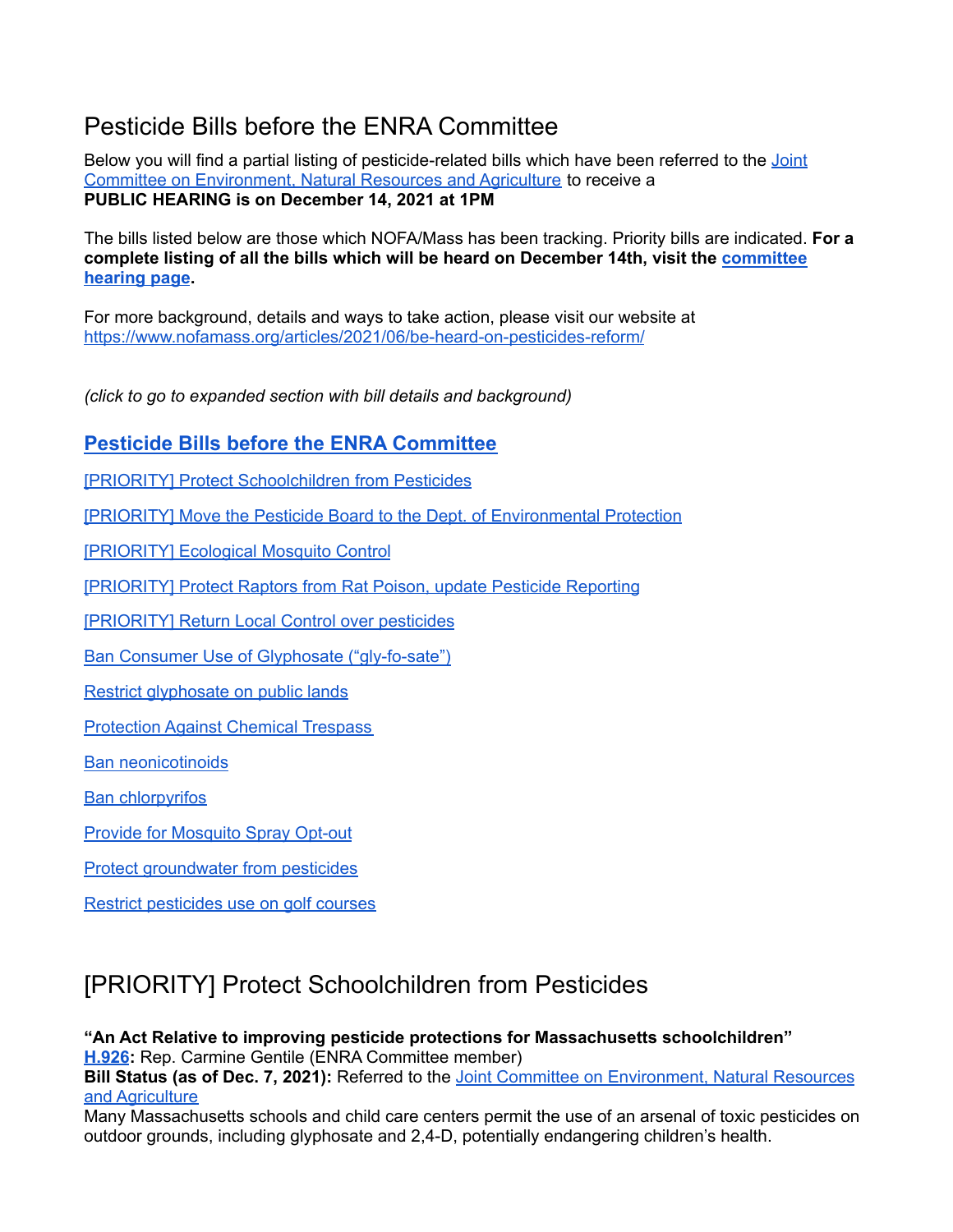#### *Children are especially [vulnerable](http://npic.orst.edu/health/child.html) to toxic pesticides.*

- Children absorb more pesticides relative to their body weight than adults.
- Children's organ systems are still developing and are less able to detoxify harmful [chemicals.](http://npic.orst.edu/health/child.html)
- In 2012 the American Academy of [Pediatrics](https://pediatrics.aappublications.org/content/130/6/e1757) (AAP) called for governments to reduce children's exposure to pesticides writing that scientific evidence "demonstrates associations between early life exposure to pesticides and pediatric cancers, decreased cognitive function, and behavioral problems."

Learn more about children and pesticides [HERE](https://www.beyondpesticides.org/assets/media/documents/Pesticide.children.dontmix.pdf)

#### *What The Massachusetts Schoolchildren Pesticide Protection Act would do:*

Under this proposed law, only pesticides considered minimum risk by the U.S. EPA and those permitted for organic use will be allowed near schools and child care centers in Massachusetts, except in the case of a health emergency when school officials could apply for a waiver. In 2010 NY passed a similar law as did CT in 2015.

This legislation was previously approved by the Joint Committee on the Environment, Natural Resources and Agriculture during the 2019-20 session. We are now asking them to report this bill out favorably again in 2021 in hopes that it can make it to the floor for a full vote.

*If you are a parent, grandparent, teacher, school committee member, city or town official, or just a concerned citizen -- we need you!*

**ACTION: Here is an action page to send a quick message to [legislators](https://actionnetwork.org/letters/ban-glyphosate-and-other-toxic-pesticides-from-playgrounds-and-schools/) in support of this bill.**

### **Background**

- Since 2001, schools and day care centers have been required to develop Integrated Pest Management (IPM) plans and submit them to the Massachusetts Department of Agricultural Resources (MDAR).
- Many IPM plans now in effect permit the outdoor use pesticides that are hazardous to children's developing bodies and organ systems.
- Although the law currently forbids cosmetic pesticide use, toxic pesticides such as glyphosate are eligible to be used on outdoor landscapes "to maintain quality appearance" or under the guise of protecting student "safety."

### Bill Summary:

H.926 updates the outdated list of pesticide products eligible for use on the outdoor grounds of schools, child care centers and school age child care programs within the state of Massachusetts (See Chapter 132B, Section 6G of General Laws). This list of eligible products, created in 2001, no longer reflects the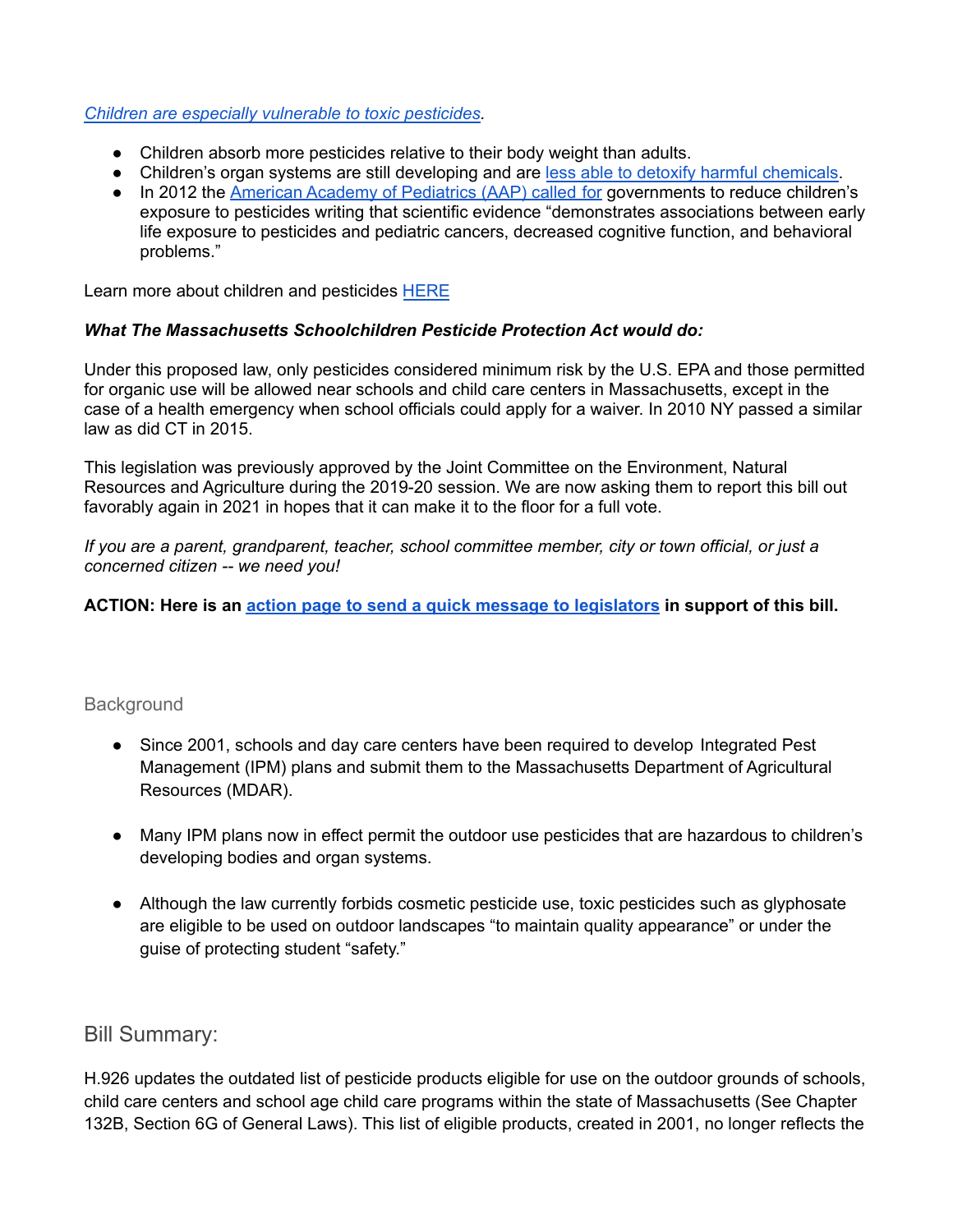current state of science around the harm pesticides pose to children. The proposed update would allow only pesticides considered minimum risk by EPA, or certified organic. H926 will stop the outdoor use of toxic pesticides like glyphosate and 2,4-D, currently permitted in IPM programs "to maintain quality appearance" or under the guise of student "safety," and provide uniform understanding for parents and school employees that toxic pesticides will not be used where children are learning.

H.926 does not address the current list of products eligible for use in the indoor school environment (Chapter 132B, Section 6F), which remains mostly in line with scientific data on pesticide hazards.

In the event of a human health emergency, school officials or child care operators may still file for a pesticide waiver under Chapter 132B, Section 6H.

### Talking points in support of H.926

#### **Improving Protections**

- H.926 brings the list of pesticides eligible for outdoor use around schools in line with the latest science of the dangers pesticides pose to children.
- Eligible products under H.926 would be limited to those that are considered minimum risk by the EPA, or certified organic. These are the least-toxic, yet still effective, pest management products on the market, ensuring that children are not exposed to chronic poisons where they learn.
- Minimum risk pesticides are considered to be of such low toxicity that the products containing them don't have to go through the formal EPA registration process.
- Organic products undergo another level of review as part of the organic certification process by an independent board of experts at the National Organic Standards Board, further considering health and safety.
- This legislation leaves groundskeepers with a wide range of "tools in the [toolbox"](https://www.beyondpesticides.org/programs/lawns-and-landscapes/tools-for-change/products-compatible-with-organic-landscape-management) to be used as part of an IPM plan.
- Students, parents, and school employees will now have uniform understanding of what pesticides are permitted for use on turf at any particular school in the state. Currently, toxic pesticides may be permitted under one school's IPM plan, but not another's.

### **Why Update the Law? Health Effects of Pesticides to Children**

- In 2012 the American Academy of [Pediatrics](http://pediatrics.aappublications.org/content/early/2012/11/21/peds.2012-2757) (AAP) called for governments to reduce children's exposure to pesticides. AAP wrote that scientific evidence "…demonstrates associations between early life exposure to pesticides and pediatric cancers, decreased cognitive function, and behavioral problems."
- Children take in more [pesticides](http://www.epa.gov/pesticides/food/pest.htm) relative to their body weight than adults and have developing organ systems that are more vulnerable and less able to detoxify harmful chemicals.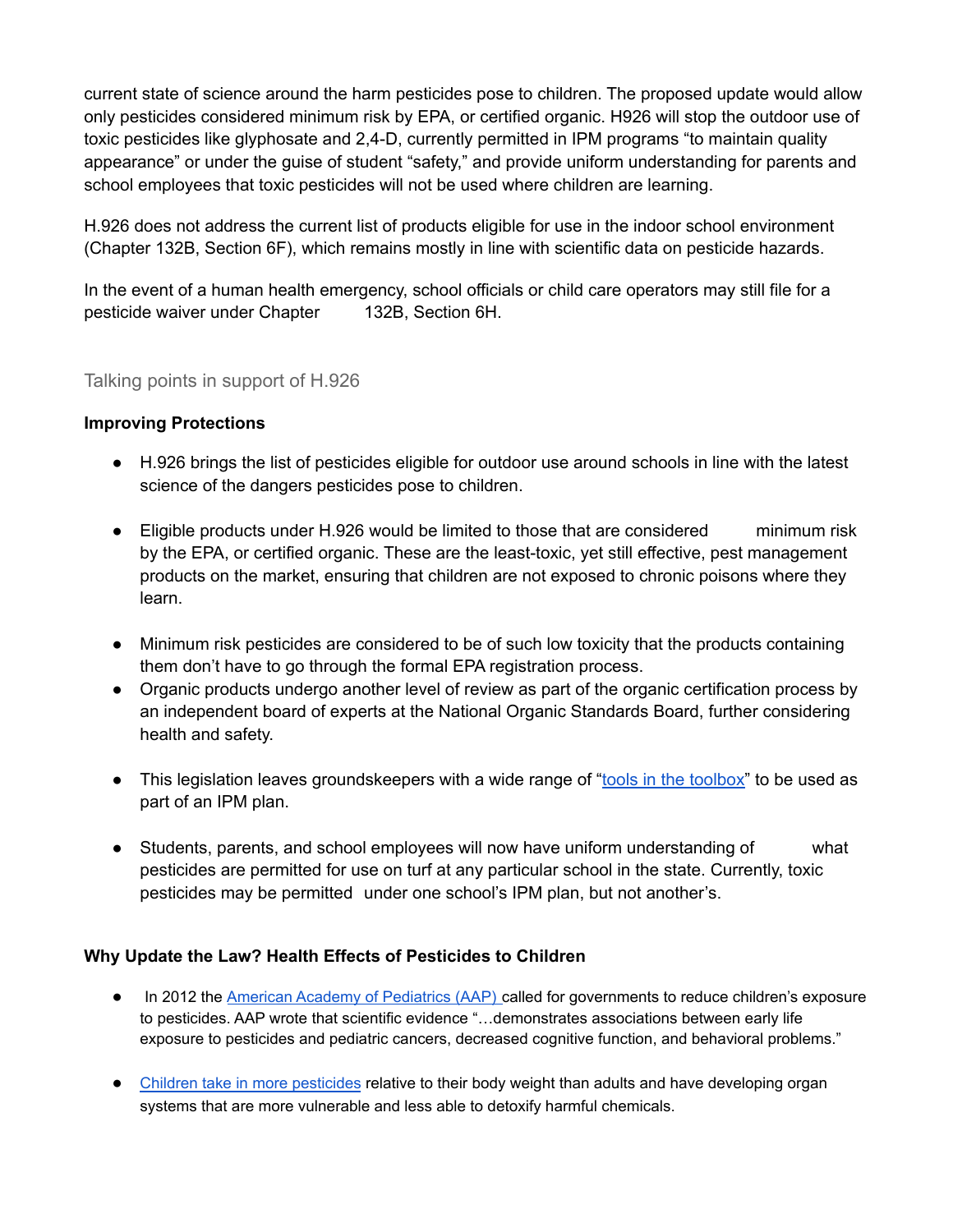- Young infants and toddlers exposed to herbicides within their first year of life are 4.5 times more likely to develop asthma by the age of five and almost 2.5 times more likely when exposed to insecticides, a 2004 study [shows](https://www.ncbi.nlm.nih.gov/pmc/articles/PMC1241973/).
- Children with elevated levels of commonly used pyrethroid insecticides, often applied to manage ants and other common schoolyard pests, are more likely to have emotional and [behavioral](https://ehp.niehs.nih.gov/doi/10.1289/ehp.1306667) problems. Boys with detectable urinary 3-PBA, a biomarker of exposure to pyrethroids, are three times as likely to have [ADHD](https://ehjournal.biomedcentral.com/articles/10.1186/s12940-015-0030-y) compared with those without [detectable](https://ehjournal.biomedcentral.com/articles/10.1186/s12940-015-0030-y) 3-PBA.
- Of the 30 most [commonly](http://www.beyondpesticides.org/assets/media/documents/lawn/factsheets/30health.pdf) used lawn pesticides, 16 are possible and/or known carcino-gens, 17 have the potential to disrupt the endocrine (hormonal) system, 21 are linked to reproductive effects and sexual dysfunction, 12 have been linked to birth defects, 14 are neurotoxic, 25 can cause kidney or liver damage, and 26 are sensitizers and/or irritants.

#### **Tracking State and Local Reform**

- In 2007, Connecticut expanded pesticide prohibitions, updating legislation that originally only required school IPM programs be put in place. New requirements limit outdoor pesticide use to products considered minimum risk or designated as biopesticides by EPA on school playing fields and playgrounds up to grades eight. In 2015, the state again amended the law to include protections from pesticides [for](https://urldefense.proofpoint.com/v2/url?u=https-3A__www.cga.ct.gov_2015_TOB_s_pdf_2015SB-2D01502-2DR00-2DSB.pdf&d=DwMFAg&c=lDF7oMaPKXpkYvev9V-fVahWL0QWnGCCAfCDz1Bns_w&r=JidjfI2AaMMIKGEiOaucBc3c66d3o-3K07niDKuNAYs&m=5kMpuY-Fd6KZz28eK3szl8bnSopQd4cYa-ou04OPh4I&s=-ElVSmBgVbxj_B5XEZShgd2tiB7moY1DfMVLSD4oI2Q&e=) all municipal [playgrounds](https://urldefense.proofpoint.com/v2/url?u=https-3A__www.cga.ct.gov_2015_TOB_s_pdf_2015SB-2D01502-2DR00-2DSB.pdf&d=DwMFAg&c=lDF7oMaPKXpkYvev9V-fVahWL0QWnGCCAfCDz1Bns_w&r=JidjfI2AaMMIKGEiOaucBc3c66d3o-3K07niDKuNAYs&m=5kMpuY-Fd6KZz28eK3szl8bnSopQd4cYa-ou04OPh4I&s=-ElVSmBgVbxj_B5XEZShgd2tiB7moY1DfMVLSD4oI2Q&e=) in the state.
- In [2010](https://www.nysenate.gov/legislation/bills/2009/s4983/amendment/c), the state of New York passed the Safe Playing Fields Act. This law prohibits the use of all pesticides on school playing fields and playgrounds save for those considered minimum risk by EPA. It provides for an emergency exemption approval process in the event of a public health emergency.
- Over 150 communities throughout the United States have passed policies that restrict the use of toxic pesticides, including 15 within the state of Massachusetts: Andover, Ashland, Chatham, Eastham, Falmouth, Marblehead, Newburyport, Orleans, Reading, Sandwich, Townsend, Warwick, Wellesly, Wellfleet, Westford.

#### **Related bill: "An Act to restrict the use of pesticides around children" [S.498:](https://malegislature.gov/Bills/192/SD647) Sen. Bill Brownsberger Bill Status (as of Dec. 7, 2021):** Referred to the Joint Committee on [Environment,](https://malegislature.gov/Committees/Detail/J21/192) Natural Resources and [Agriculture](https://malegislature.gov/Committees/Detail/J21/192)

This bill clarifies the definitions of areas where youth are to be protected from pesticides regardless of whether the application-hiring entity is public or private. The bill expands the Children and Families Support Act (which resulted in 333 CMR 14.04) to include playing fields where children play, DCF and DYS facilities, Juvenile Courts and abutters within 150 feet of a school.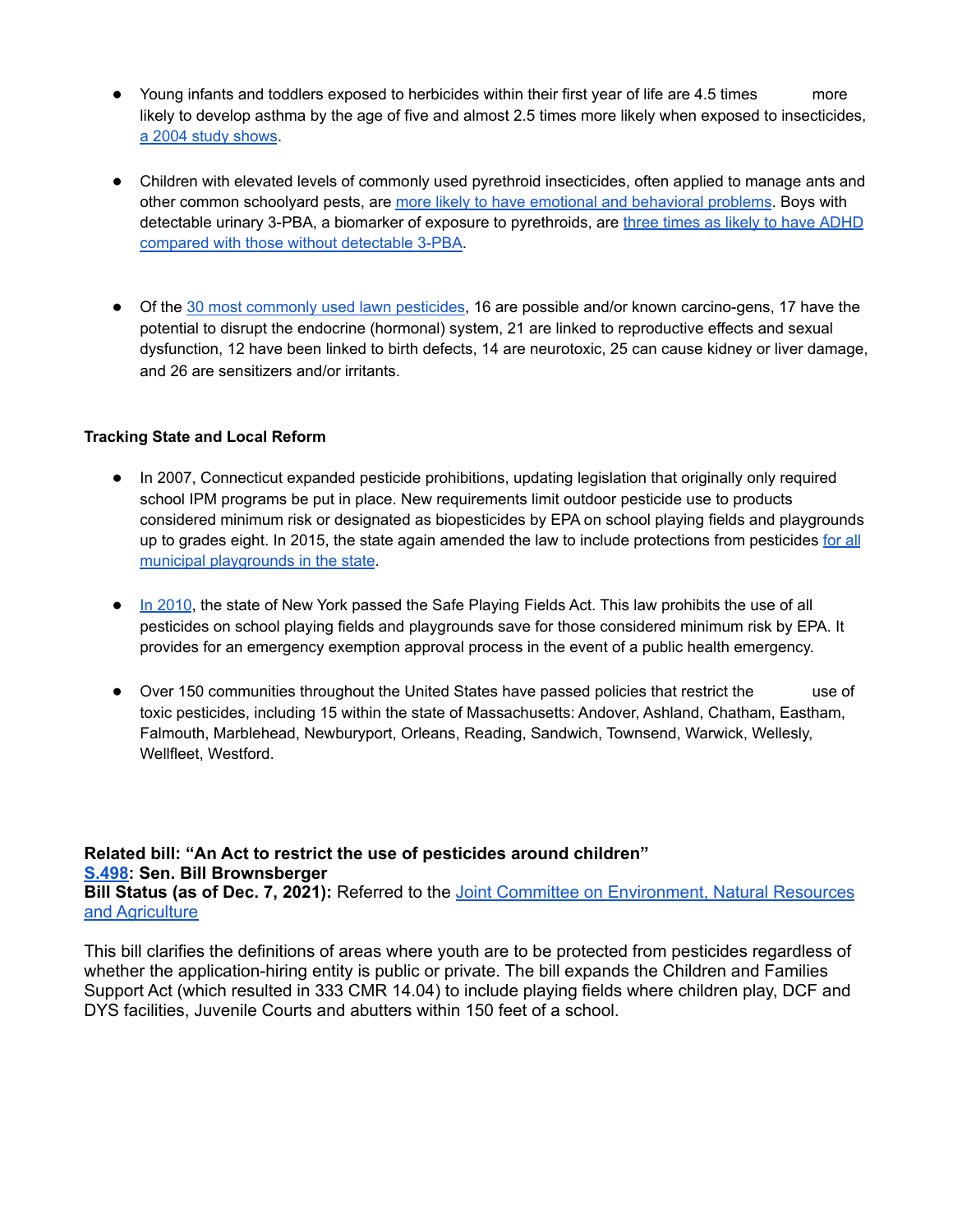## <span id="page-4-0"></span>[PRIORITY] Move the Pesticide Board to the Dept. of Environmental Protection

**"An Act relative to the pesticide board"**

[H.4143](https://malegislature.gov/Bills/192/H4143): Rep. Mindy Domb (ENRA Committee Vice Chair!) **Bill Status (as of Sept. 30, 2021):** Referred to the Joint Committee on [Environment,](https://malegislature.gov/Committees/Detail/J21/192) Natural [Resources](https://malegislature.gov/Committees/Detail/J21/192) and Agriculture Click the bill number above to go to the official legislative website for that bill - where you can view

*current cosponsors and read the full text of the bill.* This legislation will cause a systemic improvement in the pesticide regulatory framework of the

Commonwealth by shifting the administration of the Pesticide Board and Subcommittee from the Department of Agricultural Resources (MDAR) to the Department of Environmental Protection (DEP).

Giving the Department of Environmental Protection (DEP) authority over the Pesticide Board and Subcommittee will reflect popular support for pesticide regulations which prioritize environmental health. Regrettably, the administration of the Pesticide Board and Subcommittee by the Department of Agricultural Resources to date has not kept pace with scientific revelations of the impact of pesticides on human and environmental health, nor has it reflected popular demand for reduction in use of toxins in our food supply.

Three other northeast states charge their environmental departments with pesticide regulation: Connecticut, New York, and New Jersey. DEP is the state equivalent of US Environmental Protection Agency (EPA), which has responsibility for pesticide registration at the Federal level, so it is logical for DEP to lead here in the Commonwealth, as well.

Further background:

The Federal Government regulates pesticides through the Federal Insecticide, Fungicide and Rodenticide Act (FIFRA). FIFRA gives the federal Environmental Protection Agency (EPA) the power to register pesticides and to regulate the use, storage and disposal of containers and manufacturing wastes. FIFRA also allows states to have primary enforcement responsibility.

Massachusetts regulates pesticides under the authority of the Massachusetts Pesticide Control Act (MPCA, Chapter 132B of the Massachusetts General Laws). This law, enacted in 1978, places the power of pesticide regulation with the Massachusetts Department of Agricultural Resources.

## <span id="page-4-1"></span>[PRIORITY] Ecological Mosquito Control

**"An Act Providing for the Public Health by Establishing an Ecologically Based Mosquito Management Program" [S.556/](https://malegislature.gov/Bills/192/SD1202)[H.937](https://malegislature.gov/Bills/192/HD2383):** Sen. Adam Hinds and Rep. Tami Gouveia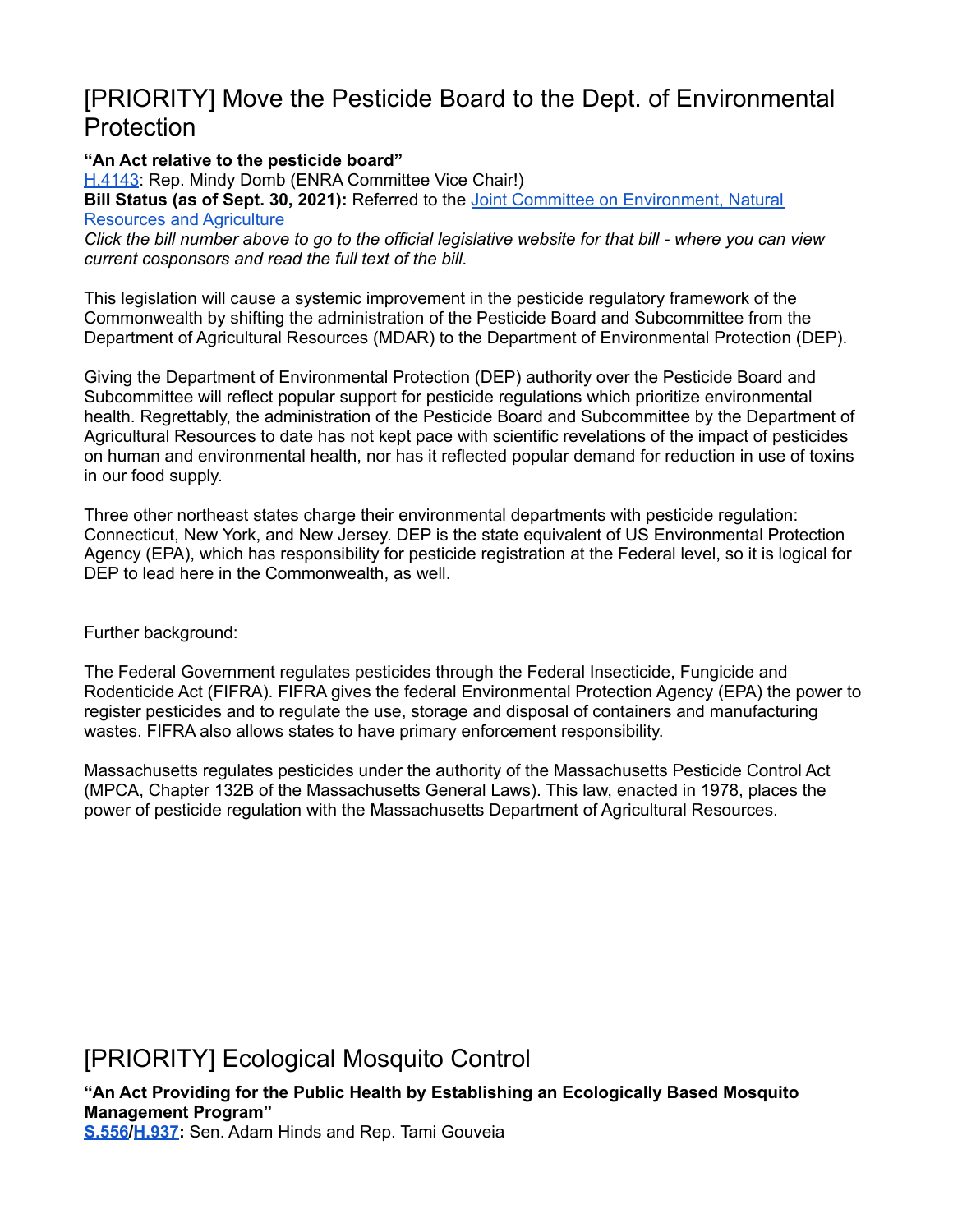**Bill Status (as of Dec. 7, 2021):** Referred to the Joint Committee on [Environment,](https://malegislature.gov/Committees/Detail/J21/192) Natural Resources and [Agriculture](https://malegislature.gov/Committees/Detail/J21/192)

This proposed legislation replaces the Commonwealth's outdated and expensive mosquito management system with one that is more effective, affordable, transparent, ecologically responsible, and scientifically based.

NOFA/Mass supports a scientifically based mosquito-borne disease management program to protect public health while minimizing environmental and public health risks associated with some forms of mosquito control. The existing programs for mosquito control in Massachusetts are antiquated and fragmented, and reform is needed.

Ecological mosquito management prioritizes preventative measures, and includes:

- Monitoring and surveillance
- A strong focus on public education and personal protective measures
- Emphasis on eliminating breeding sites
- Consideration of local ecology
- A tiered approach to management:
- Non-toxic approaches, such as habitat manipulation must be attempted first
- Larvaciding should be conducted based on monitoring for predefined thresholds
- Adulticiding (spraying for adult mosquitoes) should be permitted only during public health emergencies, when there is significant threat of mosquito-borne disease based on predefined thresholds, and all other, less toxic methods have been attempted and found ineffective

In coordination with numerous advocacy [organizations,](https://www.nofamass.org/massquito/) NOFA/Mass is supporting as a priority

#### **S.556/H.937, filed by Sen. Adam Hinds and Rep. Tami Gouveia, which would:**

- Protect health and the environment by prioritizing public education, mosquito monitoring, and habitat modification, and only using pesticides when scientifically defined levels of disease carrying mosquitoes have been found in the area.
- Increase funding and capacity for mosquito monitoring, surveillance, and public education efforts.
- Provide full transparency and accountability within any mosquito borne disease management program, including publicly available notification around larviciding and adulticiding applications, and honoring local opt out agreements.

See the [coalition fact sheet on this bill, here.](https://www.nofamass.org/wp-content/uploads/2021/09/MASSQuito_billfactsheet_091021.pdf)

Please see our coalition website for extensive resources on ecological mosquito control and more details on this proposed legislation: <https://www.nofamass.org/massquito/>

# <span id="page-5-0"></span>[PRIORITY] Protect Raptors from Rat Poison, update Pesticide Reporting

**"An Act relative to [pesticides."](https://malegislature.gov/Bills/192/HD4206)**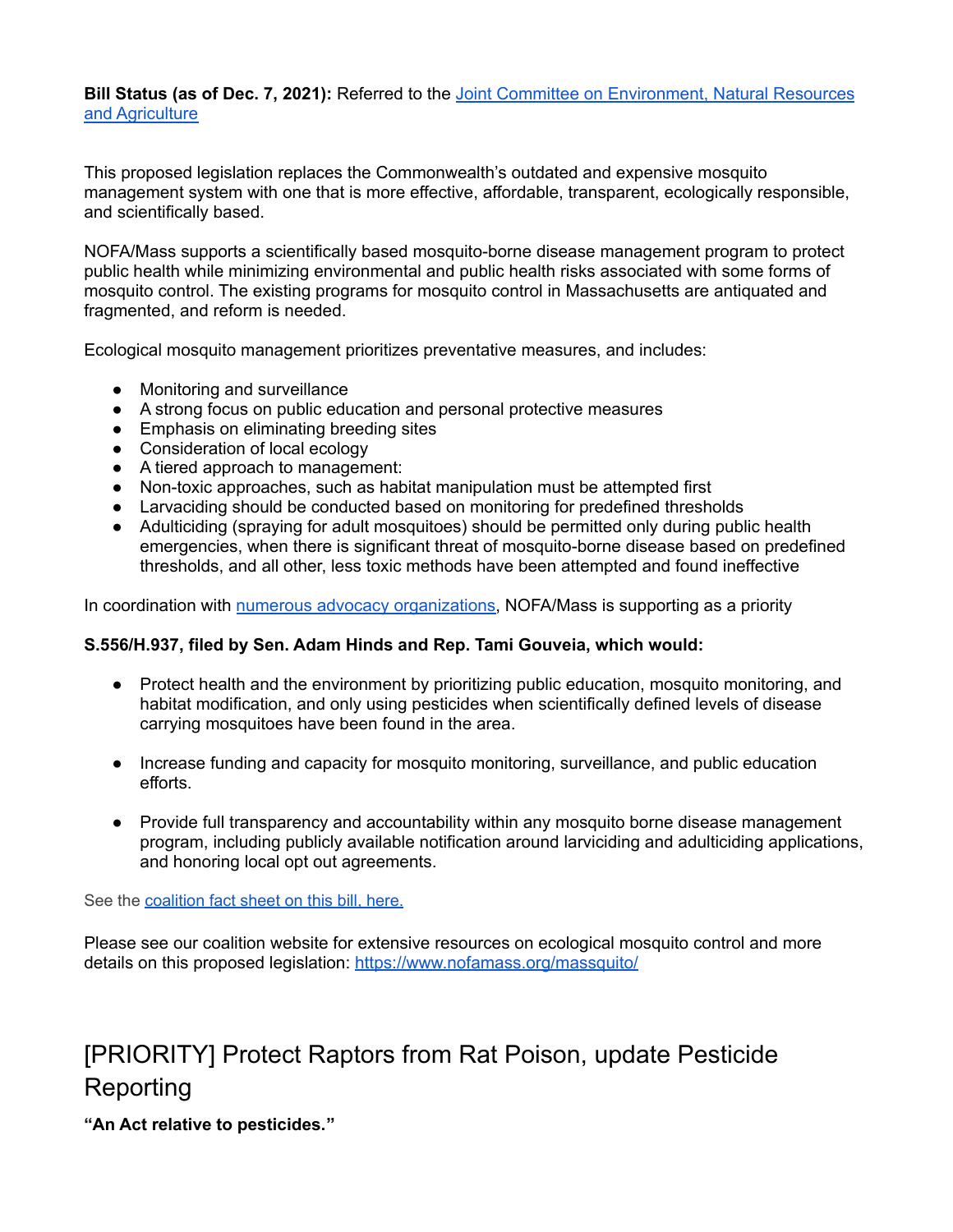**[H.3991](https://malegislature.gov/Bills/192/HD4206):** Rep. James Hawkins **Bill Status (as of Dec. 7, 2021):** Referred to the Joint Committee on [Environment,](https://malegislature.gov/Committees/Detail/J21/192) Natural Resources and [Agriculture.](https://malegislature.gov/Committees/Detail/J21/192)

A female bald eagle found dead in her nest on the Charles River in March 2021 suffered a fatal hemorrhage after consuming smaller animals who had themselves consumed rat poison, as [confirmed](https://www.mass.gov/news/first-bald-eagle-death-in-massachusetts-from-rodenticides-confirmed) by [MassWildlife](https://www.mass.gov/news/first-bald-eagle-death-in-massachusetts-from-rodenticides-confirmed) officials. This is the first confirmed case of such poisoning in Massachusetts and evokes a clarion call to reign in pesticides use in our Commonwealth.

According to information presented by Raptors Are the [Solution](https://www.raptorsarethesolution.org/science-on-ARs/) (RATS):

- Of the 161 dead raptors submitted to and tested at Tufts Wildlife Clinic in a study between 2006 and 2010, 86% had poison residues in their liver tissues.
- For an additional 94 Massachusetts raptors necropsied from 2012 through 2017 at Tufts, 96% had detectable poisons
- 9 Snowy Owls died from lethal levels of rodenticides while they were in Massachusetts over the winter of 2017/18 (from Mass Audubon)

The Charles River eagle was the victim of second-generation anticoagulant rodenticide (SGAR) poisoning. As explained by [MassAudubon](https://blogs.massaudubon.org/distractiondisplays/rat-poison-is-killing-birds-of-prey-and-people-are-finally-paying-attention/):

"Second-generation anticoagulants don't kill rodents immediately. While these rodenticides can kill rats with a single dose (which is why many consumers prefer them), poisoned rats can still live for a few days and continue eating poisoned bait. This delay means that rats can ingest enough poison to kill a much larger animal by the time they finally succumb. While any rodenticide can kill a raptor, second-generation anticoagulants are the most dangerous."

### **While personal use of these second-generation anticoagulants (SGARS) is already banned in MA, licensed pest companies can still use it when hired to deal with rodent problems.**

Proposed legislation, HD.4206, "An Act relative to pesticides," would do more than protect raptors like bald eagles. It could go a long way to reducing pesticides use across the Commonwealth.

The bill promotes Integrated Pest Management, an "ecosystem-based strategy" which focuses on long-term prevention of pests through such techniques as biological control, habitat manipulation and modification of cultural practices. (To be clear, IPM may still include toxic pesticides as a "last resort...")

**Regarding pesticide reporting**, the Dept. of Ag. [Resources](https://www.mass.gov/how-to/pesticide-sales-and-use-reporting) (MDAR) does already require that "Licensed and certified pesticide applicators... submit annual reports detailing the quantities of all pesticides used." Existing law (Ch. 132 Sec. 7A) directs MDAR to collect the data at least once a year "... in a manner that will allow such data to be used for public health purposes, including, but not limited to, epidemiological studies, and for environmental protection purposes." However, the current analog reporting system relies on handwritten forms, making the information almost unusable for the stated goals. A provision in the proposed law would update the reporting system to allow for effective data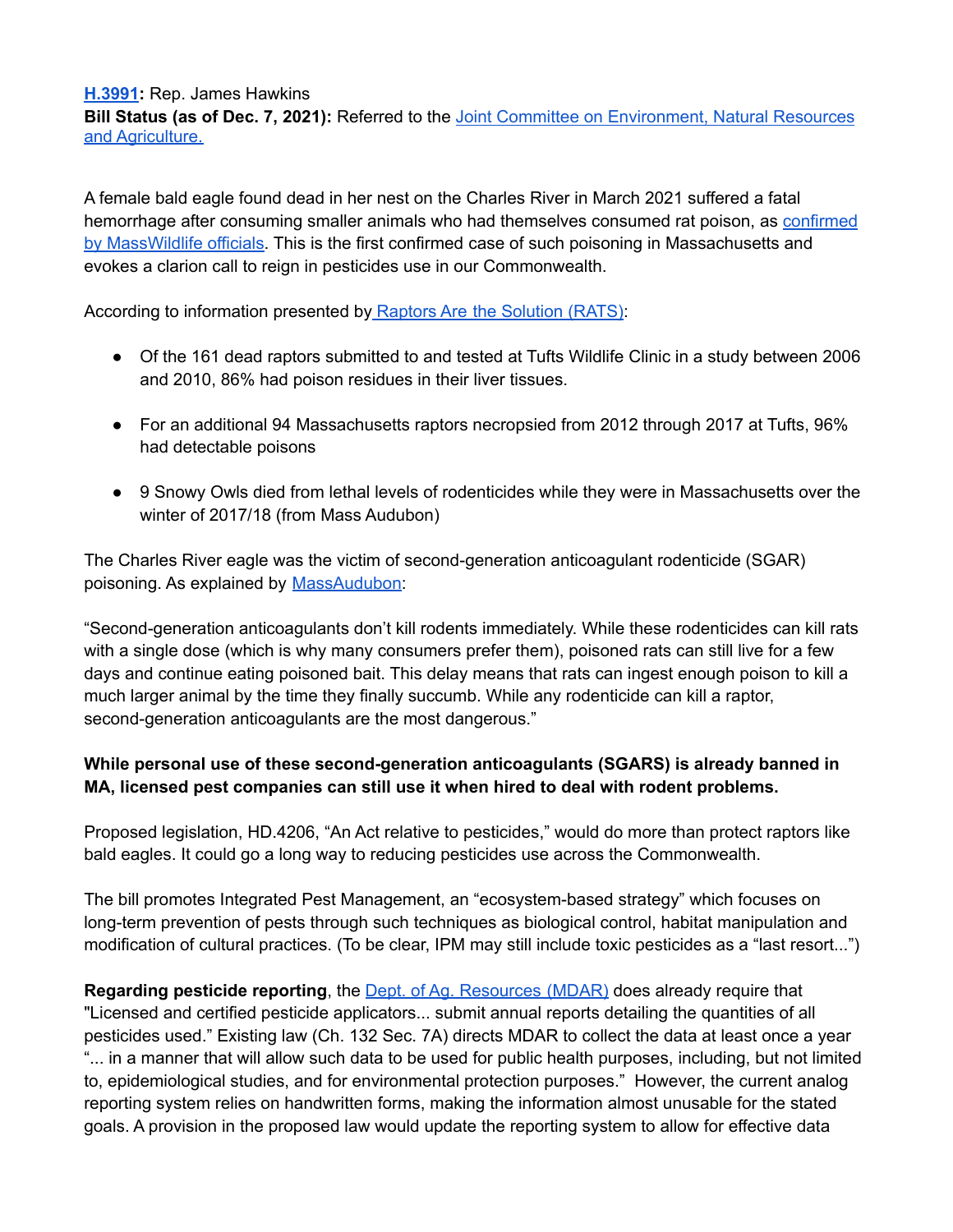utilization, with a goal of establishing at least a baseline of the volume/locations of pesticides being used in the Commonwealth. That data could then also be used to inform future policy initiatives.

### **This bill would:**

- require the use of integrated pest management plans on public lands and publicly-owned property;
- require MDAR (Dept. of Agricultural Resources) to use an online database for pesticide use reporting records;
- require pest control companies to discuss IPM with consumers when they are providing services;
- require MDAR to create some educational programs regarding IPM.

*This legislation is cosponsored by Animal Legal Defense Fund, The Humane Society of the United States – Massachusetts, Mass Audubon, MSPCA, New England Wildlife Center, NOFA/Mass and Raptors Are The Solution (RATS) and endorsed by The Center for Biological Diversity, MASSPIRG and the Massachusetts Sierra Club.*

Related bill: **Establish a commission to study the effects of rat poison on wildlife ([H.922](https://malegislature.gov/Bills/192/H922), Rep. Garballey)**

**ACTION: Please use this [form](https://actionnetwork.org/letters/protect-mass-birds-of-prey-decrease-use-of-rat-poison/) to contact your legislators today to ask them to cosponsor HD.4206, "An Act relative to pesticides."**

# <span id="page-7-0"></span>[PRIORITY] Return Local Control over pesticides

**"An Act empowering towns and cities to protect residents and the environment from harmful pesticides" [S.2551:](https://malegislature.gov/Bills/192/SD2545/BillHistory) Sen. Susan Moran [H.910](https://malegislature.gov/Bills/192/HD3682): Rep. Dylan Fernandes Bill Status (as of Dec. 7, 2021):** Referred to the Joint Committee on [Environment,](https://malegislature.gov/Committees/Detail/J21/192) Natural Resources and [Agriculture](https://malegislature.gov/Committees/Detail/J21/192)

This bill would return power to communities to protect their families, food and water from harmful pesticide exposure. With the approval of a municipality's Board of Health, a city or town government would be able to "restrict or prohibit the use and application or disposal of pesticides within the city or town that are more stringent than the standards and restrictions [adopted by the state]."

Fact sheet on state [preemption](https://www.beyondpesticides.org/assets/media/documents/lawn/activist/documents/StatePreemption.pdf) of pesticides regulation, from Beyond Pesticides.

### **Background:**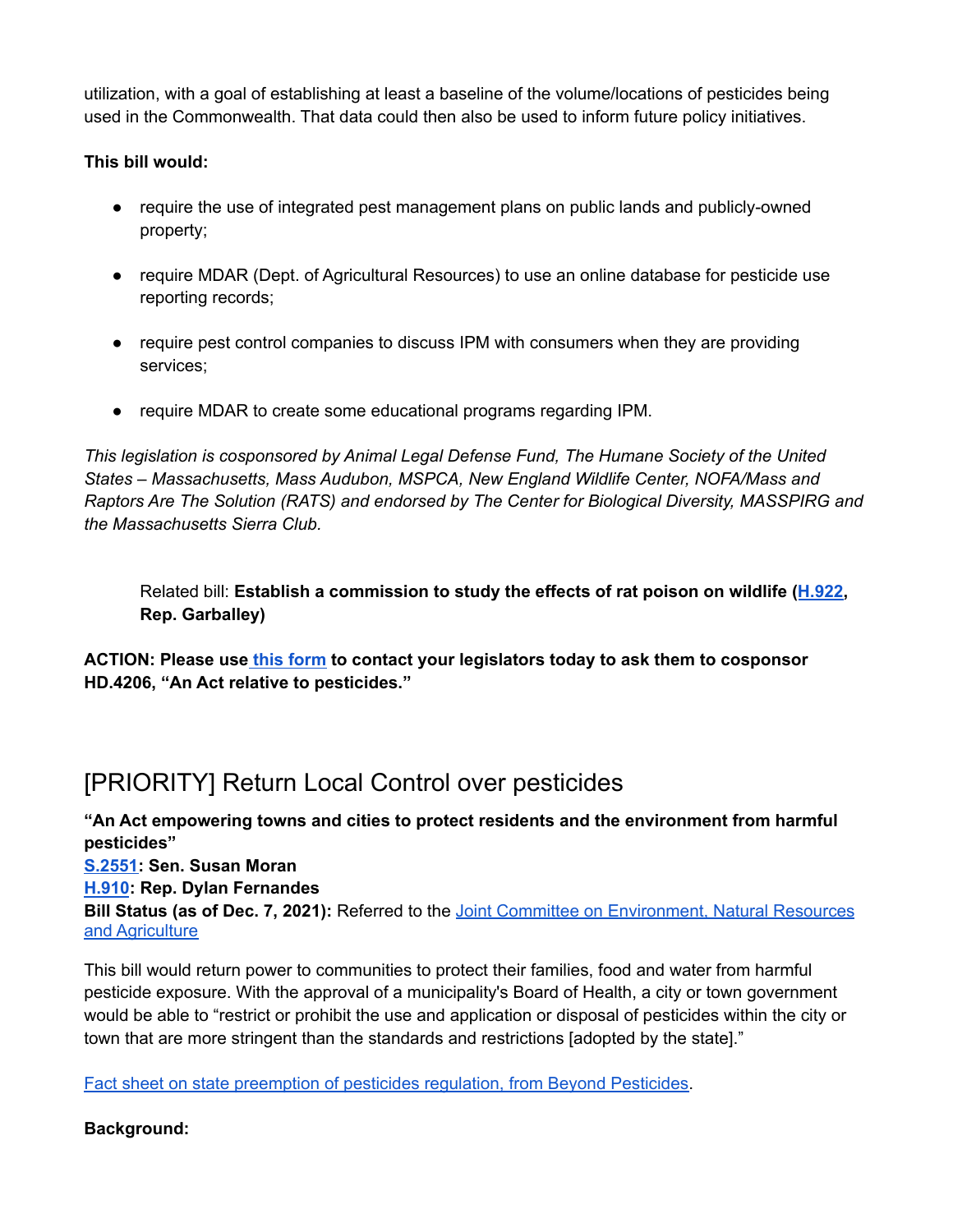Under the 1978 Mass. Pesticide Control Act, local town/city governments don't have the legal right to restrict pesticide use on private property.

For more on the history of State Preemption in the context of pesticides, please refer to this report from *Beyond Pesticides:* State [Preemption](https://www.beyondpesticides.org/assets/media/documents/lawn/activist/documents/StatePreemption.pdf) Law - The battle for local control of democracy

[Excerpt from above] While local governments once had the ability to restrict the use of pesticides on all land within their jurisdictions, pressure from the chemical industry led many states to pass legislation that prohibits municipalities from adopting local pesticide ordinances affecting the use of pesticides on private property that are more restrictive than state policy.

[Excerpt from above, continues] State preemption laws effectively deny local residents and decision makers their democratic right to better protection when a community decides that minimum standards set by state and federal law are insufficient. Given this restriction, local jurisdictions nationwide have passed ordinances that restrict pesticide use on the towns public property, or school districts have limited pesticides on its land.

The following Massachusetts communities have passed local ordinances restricting the use of pesticides on municipal property (according to our records, as of May 2021): Andover, Ashland, Attleboro, Chatham, Eastham, Falmouth, Marblehead, Newburyport, Northampton, Orleans, Reading, Sandwich, South Hadley, Springfield, Swampscott, Townsend, Warwick, Wellesly, Wellfleet, Westford.

While residents across the Commonwealth are organizing to reduce or eliminate pesticides and promote organic landcare practices, local democracy is stymied by this outdated law. With the challenges facing aggressive action on pesticides at the state and federal level, the Mass.state legislature should, at the very least, restore the rights of local governments to restrict pesticide use and enable them to protect their residents and ecosystems from toxic pesticides by passing H.910 this legislative session.

More talking points about local control over pesticides

Article: State Court Upholds the Right of Local [Governments](https://beyondpesticides.org/dailynewsblog/2019/05/state-court-upholds-the-right-of-local-governments-in-maryland-to-restrict-pesticides-on-all-lawns-in-their-jurisdiction/) in Maryland to Restrict Pesticides on All Lawns in Their [Jurisdiction,](https://beyondpesticides.org/dailynewsblog/2019/05/state-court-upholds-the-right-of-local-governments-in-maryland-to-restrict-pesticides-on-all-lawns-in-their-jurisdiction/) May 2019 (Beyond Pesticides)

Preemption denies citizens the right to protect their health and the environment.

Many towns have site-specific needs to further restrict pesticide use on private land, for example to protect local drinking water resources, children, chemically sensitive adults, natural resources, pollinators, hunting and fishing resources, commercial fishery and shellfish resources such as rivers, lakes, ponds, estuaries, bays and harbors, and environmental justice communities already burdened by other pollutants.

Allowing local restrictions that are more stringent than state law would allow towns choice in implementing locally enforceable regulations to protect their own water, land, air, people, animals and environmental resources in a more cost efficient manner than currently exists at the state level.The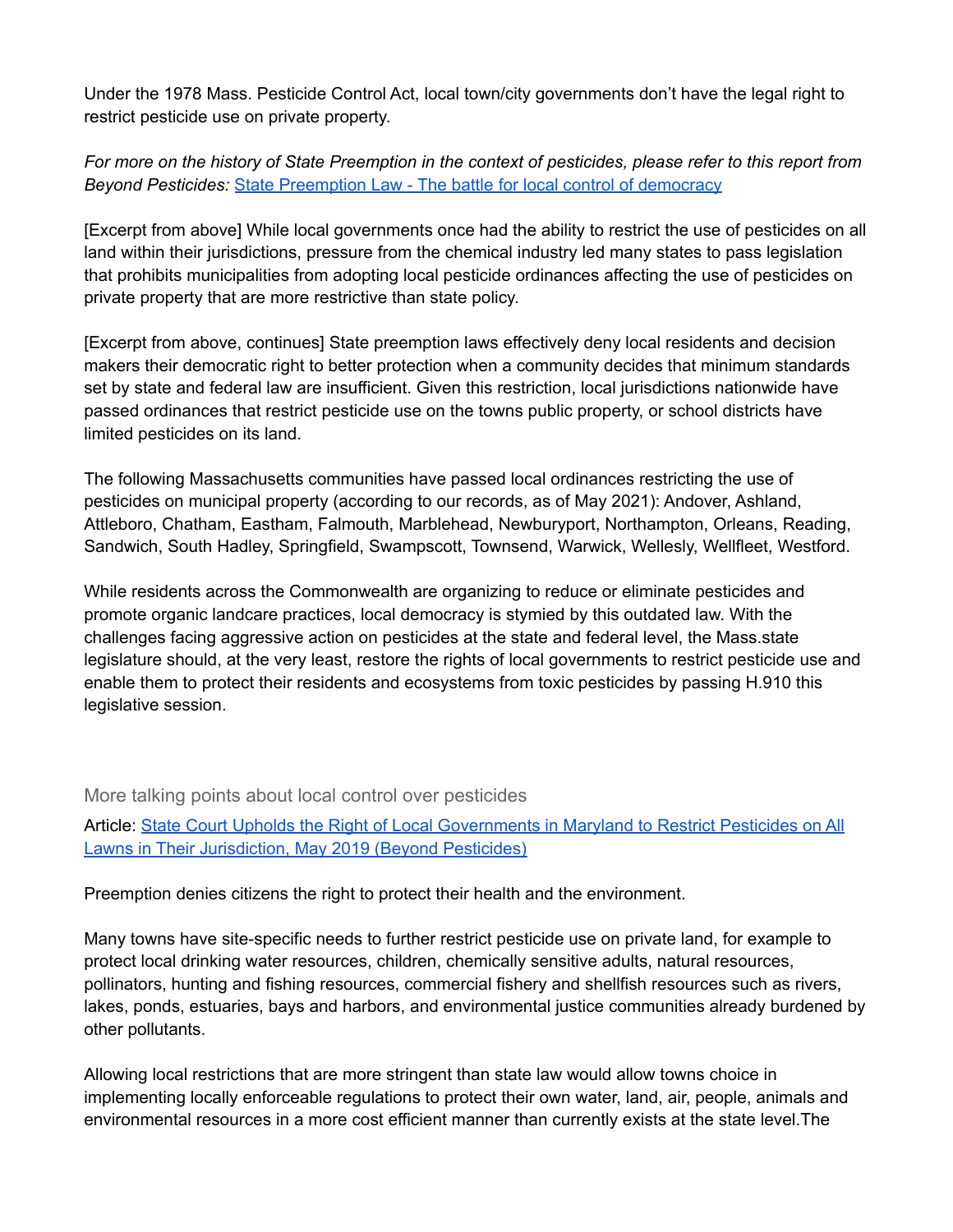same way local police enforce local bylaws. This would enable more widespread implementation of organic integrated pest management and facilitate significant pesticide use reduction to improve the health of the citizenry and environment in Massachusetts.

The democratic process is foundational to the culture of the country. Preemption in state law betrays that process.

State pesticide regulators rely too heavily on the federal regulatory process. It is evident from recent news that the EPA is not doing its job to protect public health or the environment. Communities must have the right to protect their citizens and ecosystems.

Permitting local action on pesticides is no different than permitting action on zoning, building codes, second hand smoke, coal tar sealants, plastic bag bans, etc.

Speed limits change based on whether you're in a neighborhood or on a highway, and communities should have the right to decide whether pesticide laws should change based on whether you're applying to a wetland/pollinator habitat/playground or other sensitive site.

There is no evidence that the prospect of local democratic decision making is a threat to agriculture or other business interests in local communities. In fact, those closely aligned with these interests are well-represented in local decision making bodies.

The pesticide industry recently tried to impose federal pesticide preemption with a proposed amendment to the 2018 Farm Bill and was rebuffed by an outpouring of support for local rights.

Numerous studies by the U.S. Government Accountability Office and scientific studies indicate that federal and state governments alone are not adequately protective of health and the environment.

Some communities want to take a more precautionary approach to pesticides than the state or federal government based on emerging evidence of harm.

Communities need the authority to take legislative action in response to specific local problems.

## <span id="page-9-0"></span>Ban Consumer Use of Glyphosate ("gly-fo-sate")

**"An Act Governing the use of pesticides containing the herbicide substance Glyphosate in the commonwealth"**

**[S.575,](https://malegislature.gov/Bills/192/S575) [H.929](https://malegislature.gov/Bills/192/H929):** Sen. Jason Lewis and Rep. Carmine Gentile (ENRA Committee member) **Bill Status (as of Dec. 7, 2021):** Referred to the Joint Committee on [Environment,](https://malegislature.gov/Committees/Detail/J21/192) Natural Resources and [Agriculture](https://malegislature.gov/Committees/Detail/J21/192)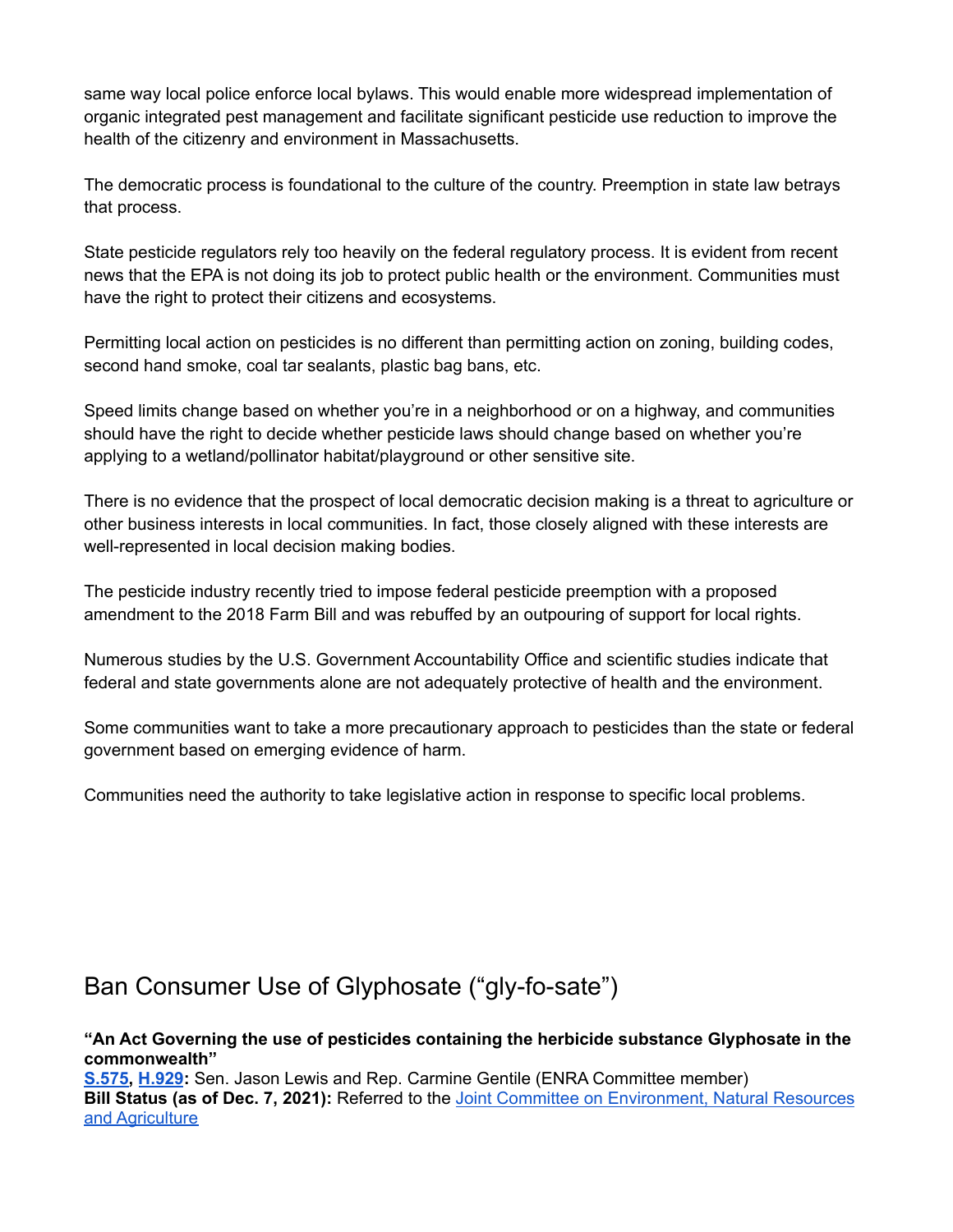This "probable human carcinogen" (as determined by the World Health Organization), is the world's most commonly used herbicide. Recent studies have found glyphosate residues in lakes, rivers, rainwater, soil and in human urine.

As the latest scientifically-validated proverbial nail in the coffin (hopefully) for glyphosate, a draft biological evaluation released on Nov. 25th, 2020, by the US Environmental Protection Agency (really!) concludes that glyphosate is likely to adversely affect 93% of threatened and [endangered](https://cen.acs.org/environment/pesticides/Glyphosate-likely-harms-nearly-endangered/98/web/2020/11?fbclid=IwAR1YUZwULExEfq_25UQDvJxz1CwhgIoUR6Yo2EsHDnS98_wr8ZfzkeSCTIw) species.

Fortunately, proposed state legislation which would ban consumer use of glyphosate was approved by the Joint Committee on the Environment, Natural Resources and Agriculture during the 2019-20 session. We are now asking them to report this bill out favorably again in 2021 in hopes that it can make it to the floor for a full vote.

#### *What would this bill do?*

This bill, quite simply, would restrict the purchase and use of glyphosate-containing herbicides to licensed pesticide applicators and remove such products from retail stores.

Find our resource page on the human health risks associated with [glyphosate](https://nofamass.org/glyphosate).

**ACTION: Here is an action page to send a quick message to [legislators](https://actionnetwork.org/letters/support-mass-action-on-glyphosate) in support of this and other [glyphosate](https://actionnetwork.org/letters/support-mass-action-on-glyphosate) related bills**

### <span id="page-10-0"></span>Restrict glyphosate on public lands

#### **"An Act relative to the use of glyphosate on public lands" [S.574:](https://malegislature.gov/Bills/192/SD455) Senator Jason Lewis**

**Bill Status (as of Dec. 7, 2021):** Referred to the Joint Committee on [Environment,](https://malegislature.gov/Committees/Detail/J21/192) Natural Resources and [Agriculture](https://malegislature.gov/Committees/Detail/J21/192)

Click the bill number above to go to the official legislative website for that bill - where you can view *current cosponsors and read the full text of the bill.*

#### **Background:**

This "probable human carcinogen" (as determined by the World Health Organization), is the world's most commonly used herbicide. Recent studies have found glyphosate residues in lakes, rivers, rainwater, soil and in human urine. Humans and animals have adverse reactions to glyphosate when coming in contact with it (as mentioned by the National pesticide Information Center). Glyphosate herbicide is harmful to the environment because it binds closely with soil, which means it can last in the soil for many months and is harmful to fish and other wildlife because it kills plants and alters habitats (National Pesticide Information Center).

Glyphosate fact sheet from the National Pesticide Information Center: <http://npic.orst.edu/factsheets/glyphogen.html>

**Purpose of the bill:** This bill would end the application of glyphosate on any public lands owned or maintained by the Commonwealth without a special permit (and only when the a situation "poses an immediate threat to human health and the environment" and "there is no viable alternative to the use of the proposed glyphosate herbicide." It would also outlaw the use of "any pesticide in a manner inconsistent with its label."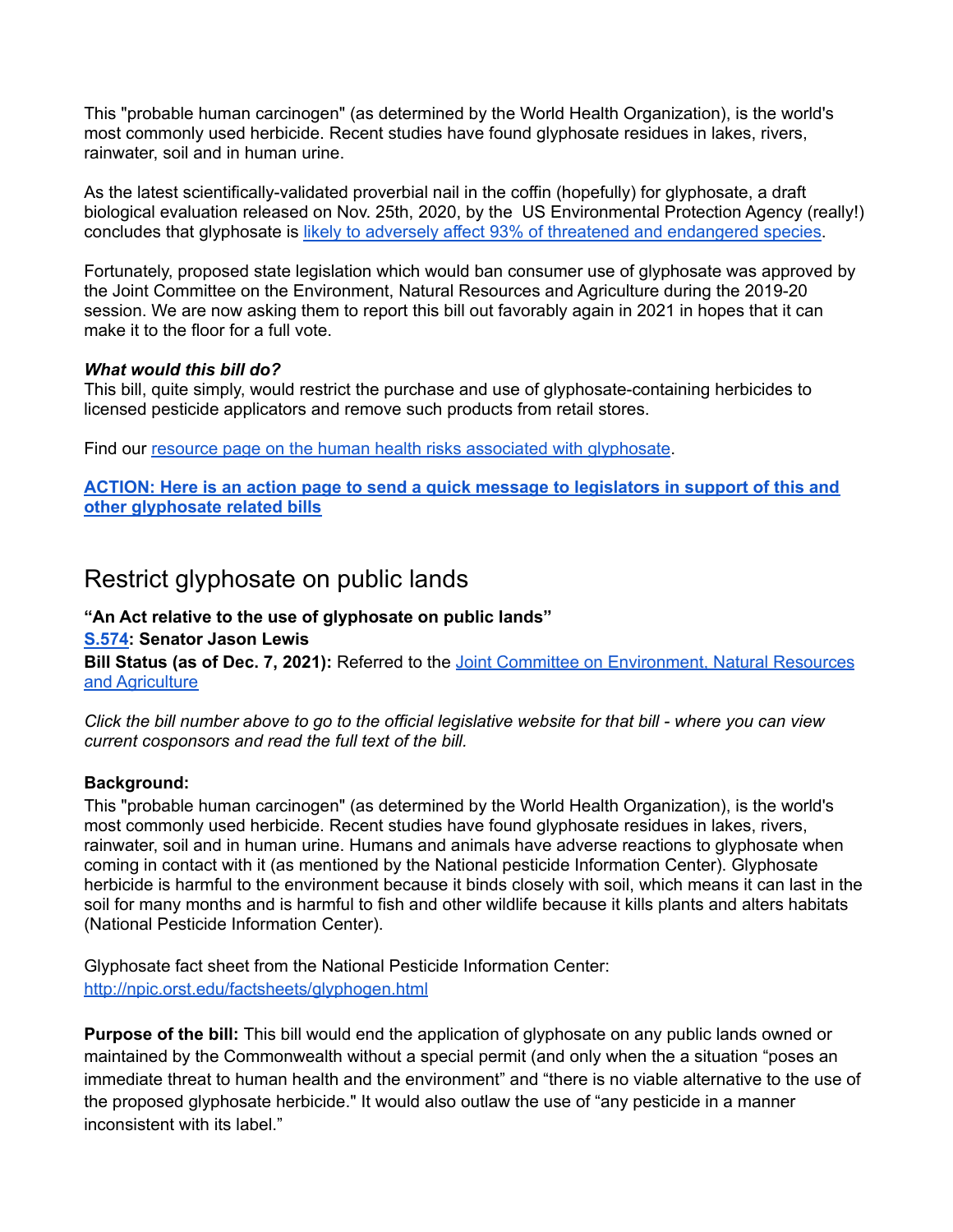**Summary of the bill:** This bill, quite simply, would restrict the purchase and use of glyphosate-containing herbicides to licensed pesticide applicators and remove such products from retail stores.

""Glyphosate" or "glyphosate herbicides" includes all herbicides that contain glyphosate as one of the active ingredients and tank mixes of herbicides containing glyphosate as one of the active ingredients." For the purpose of this bill, "public lands" includes "state parks, playgrounds, school buildings, highway medians owned and maintained by the Commonwealth, and buildings owned and operated by the State" (as mentioned in **[S.574](https://malegislature.gov/Bills/192/SD455)**).

Sources: <https://malegislature.gov/Bills/192/S574/BillHistory>

## <span id="page-11-0"></span>Protection Against Chemical Trespass

**"An Act providing for protections from chemical protections from pesticide chemical trespass in the Commonwealth"**

**[S.555,](https://malegislature.gov/Bills/192/SD1201) [H.1001](https://malegislature.gov/Bills/192/HD1918): Senator Adam Hinds, Rep. Lindsay Sabadosa**

**Bill Status (as of Dec. 7, 2021):** Referred to the Joint Committee on [Environment,](https://malegislature.gov/Committees/Detail/J21/192) Natural Resources and [Agriculture](https://malegislature.gov/Committees/Detail/J21/192)

**Purpose of the bill:** To protect Massachusetts residents from harmful pesticide drift from agricultural pesticide use.

### **Summary of the bill:**

1. Prohibits applying pesticides for agricultural use within buffer zones around designated protected areas.

- 2. Establishes "protected areas," including:
	- Residential, commercial, and municipal buildings;
	- Hospitals, nursing homes, assisted living facilities, and other medical facilities;
	- Schools and child care centers;
	- Any other building where people live or gather;
	- Developed recreation areas, such as parks and playgrounds; and
	- Other areas designated by the Department of Agricultural Resources (MDAR).
- 3. Establishes "buffer zones" where agricultural pesticide application is not allowed, including:
	- 1 mile around protected areas;
	- 250 feet around surface waters, except irrigation ditches and farm ponds; and
	- Additional buffer zones established by MDAR.

4. Requires posted notice when pesticides are applied next to a buffer zone.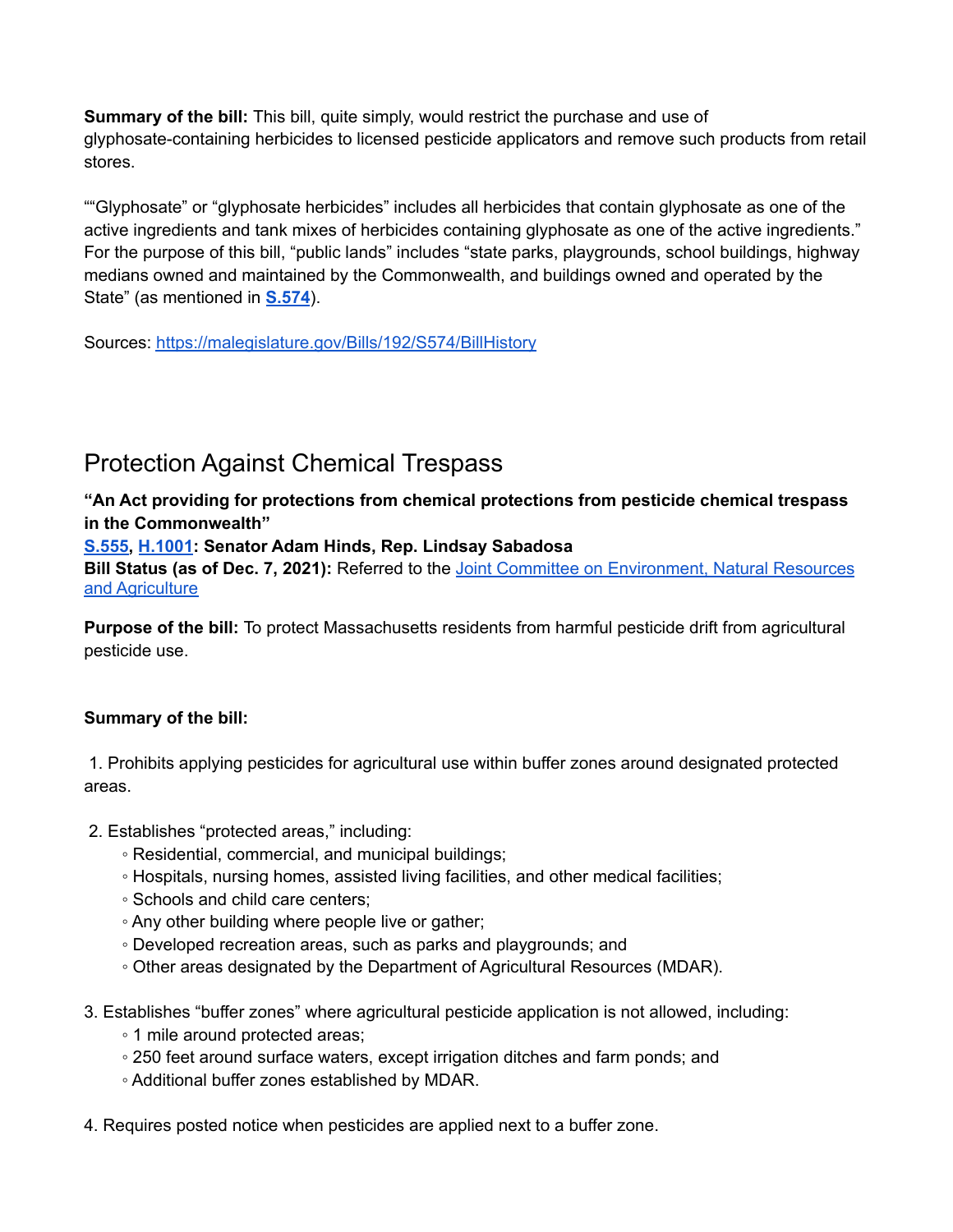5. Directs MDAR to create a process for residents to file complaints about violations of the buffer zone protections or other pesticide laws. Requires MDAR to keep a public docket of complaints received, investigations performed, and enforcement actions taken.

6. Establishes penalties for applying pesticides in buffer zones, including suspension of pesticide applicator licenses and certifications.

7. Empowers municipalities to designate additional protected areas and expand buffer zones to further protect the health and safety of residents, within certain limits.

## <span id="page-12-0"></span>Ban neonicotinoids

### **"An Act protecting pollinators by eliminating harmful products"**

### **[S.528:](https://malegislature.gov/Bills/192/SD207) Sen. Jamie Eldridge**

**Bill Status (as of Dec. 7, 2021):** Referred to the Joint Committee on [Environment,](https://malegislature.gov/Committees/Detail/J21/192) Natural Resources and [Agriculture](https://malegislature.gov/Committees/Detail/J21/192)

**Background:** A 2019 Scientific [Literature](https://www.mass.gov/doc/neonics-scientific-literature-review-december-2019/download) Review performed by the Mass. Dept. of Agricultural Resources found that the broad majority of impact-based studies reviewed (42 of 43) cited neonicotinoid insecticides ("neonics") as a contributor to pollinator declines. In response, the department subsequently decided to end [consumer](https://www.nofamass.org/articles/2021/03/retail-stores-to-stop-selling-neonic-pesticides-in-massachusetts/) use of neonic products. However, the agricultural sectors use significantly higher volumes of these pollinator-killing pesticides. A [recent](https://doi.org/10.1371/journal.pone.0220029) study found that U.S. Agriculture is 48 times more toxic to insect life than it was in the early 1990s; neonicotinoids account for more than 90% of that increase.

**What this bill would do:** This bill would protect pollinators by making it illegal for any neonic product to be "sprayed, released, deposited or applied on any property within the commonwealth." However, the bill does exempt neonic-treated nursery plants from the prohibition. Any blooming or flowering plant, plant material or seed that has been treated with a neonicotinoids would have to be "clearly and conspicuously labeled as having been treated with a neonicotinoid" and include "a brief description of the risks to pollinators and other non-target organisms associated with the use of neonicotinoids."

More talking points on Neonics:

What the Science Shows [\(summaries](https://www.beyondpesticides.org/programs/bee-protective-pollinators-and-pesticides/what-the-science-shows) by Beyond Pesticides) National [Geographic:](https://relay.nationalgeographic.com/proxy/distribution/public/amp/environment/2019/08/insect-apocalypse-under-way-toxic-pesticides-agriculture) "Insent Apocalypst in U.S. Driven by 50X Increase in Toxic Pesticides" "Sowing Seeds of Doubt: [Addressing](https://www.beyondpesticides.org/assets/media/documents/infoservices/pesticidesandyou/documents/SowingSeedsofDoubtcited.pdf) Industry Myths on Pollinator Decline" (Beyond Pesticides) "How [Neonicotinoids](https://xerces.org/blog/new-report-how-neonicotinoids-can-kill-bees) Can Kill Bees" (Xerces Society report) Guardian article: Is America's most common pesticide [responsible](https://www.theguardian.com/sustainable-business/2017/feb/05/bees-dying-pesticide-agriculture) for killing our bees?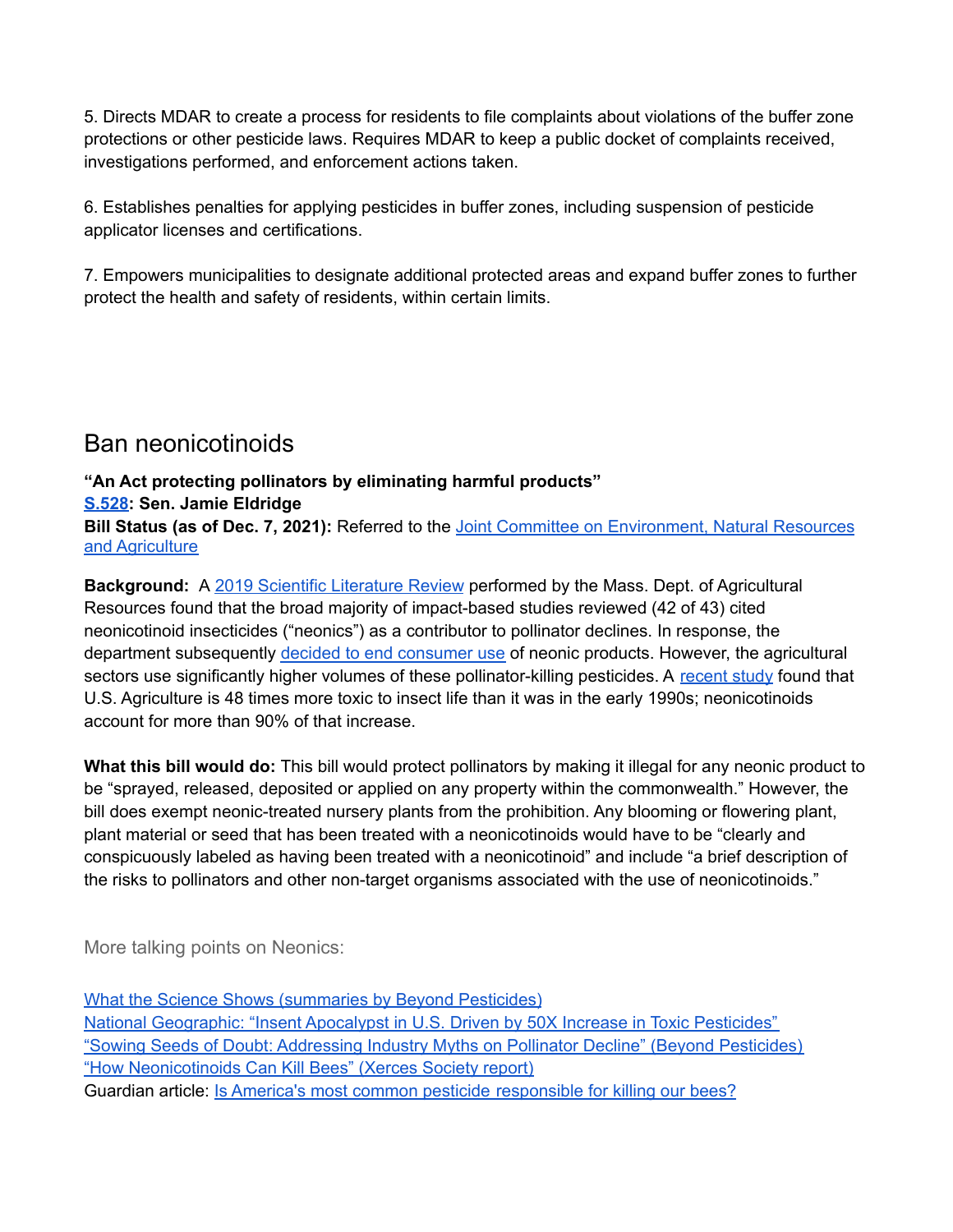## <span id="page-13-0"></span>Ban chlorpyrifos

### **"An Act relative to banning Chlorpyrifos in the Commonwealth" [S.522,](https://malegislature.gov/Bills/192/SD1767) [H.936](https://malegislature.gov/Bills/192/HD1886): Rep. Kenneth Gordon (senate bill filed "by request") Bill Status (as of Dec. 7, 2021):** Referred to the Joint Committee on [Environment,](https://malegislature.gov/Committees/Detail/J21/192) Natural Resources and [Agriculture](https://malegislature.gov/Committees/Detail/J21/192)

**Background:** For half a century, staple food crops in the United States — such as corn, wheat, apples and citrus — have been sprayed with chlorpyrifos, an organophosphate pesticide that can [permanently](https://www.nytimes.com/2017/02/03/opinion/sunday/protect-our-childrens-brains.html?_r=0) damage the [developing](https://www.nytimes.com/2017/02/03/opinion/sunday/protect-our-childrens-brains.html?_r=0) brains of children, causing reduced IQ, loss of working memory, and attention deficit disorders. The U.S. Environmental Protection Agency's own scientific analysis ([2016](https://www.epa.gov/pesticides/updated-human-health-risk-analyses-chlorpyrifos))showed that the amount of chlorpyrifos ingested by young children through sprayed fruits and vegetables could exceed safety levels by 140 times.

Chlorpyrifos is a product that contains the broad-spectrum chlorinated organophosphate pesticide that also goes by the name of O,O-diethyl O-(3,5,6-trichloro-2-pyridyl) phosphorothioate.

**What this bill would do:** This bill would prohibit the use of "chlorpyrifos or any products containing chlorpyrifos for use on agricultural land or crops within the Commonwealth of Massachusetts without (i) license issued by the State or any agency of the federal government to conduct chlorpyrifos research; or (ii) a permit issued by the State to apply chlorpyrifos because there is no viable alternative to the use."

It would also establish a "task force to study the impact of using chlorpyrifos in non-agricultural settings in Massachusetts." The task force would study non-agricultural uses of chlorpyrifos including, but not limited to, its use on golf courses, turf, green houses, and non-structural wood treatments, mosquito abatement, and its use as a mosquito adulticide and in roach and ant bait stations in child resistant packaging. The task force would consider methods of pest control for such uses and make policy recommendations based on the findings.

**EPA to Ban [Chlorpyrifos,](https://earthjustice.org/news/press/2021/epa-to-ban-chlorpyrifos-finally) Finally, August 18, 2021, Earthjustice**

**More on [chlorpyrifos,](https://earthjustice.org/features/what-you-need-to-know-about-chlorpyrifos) from EarthJustice**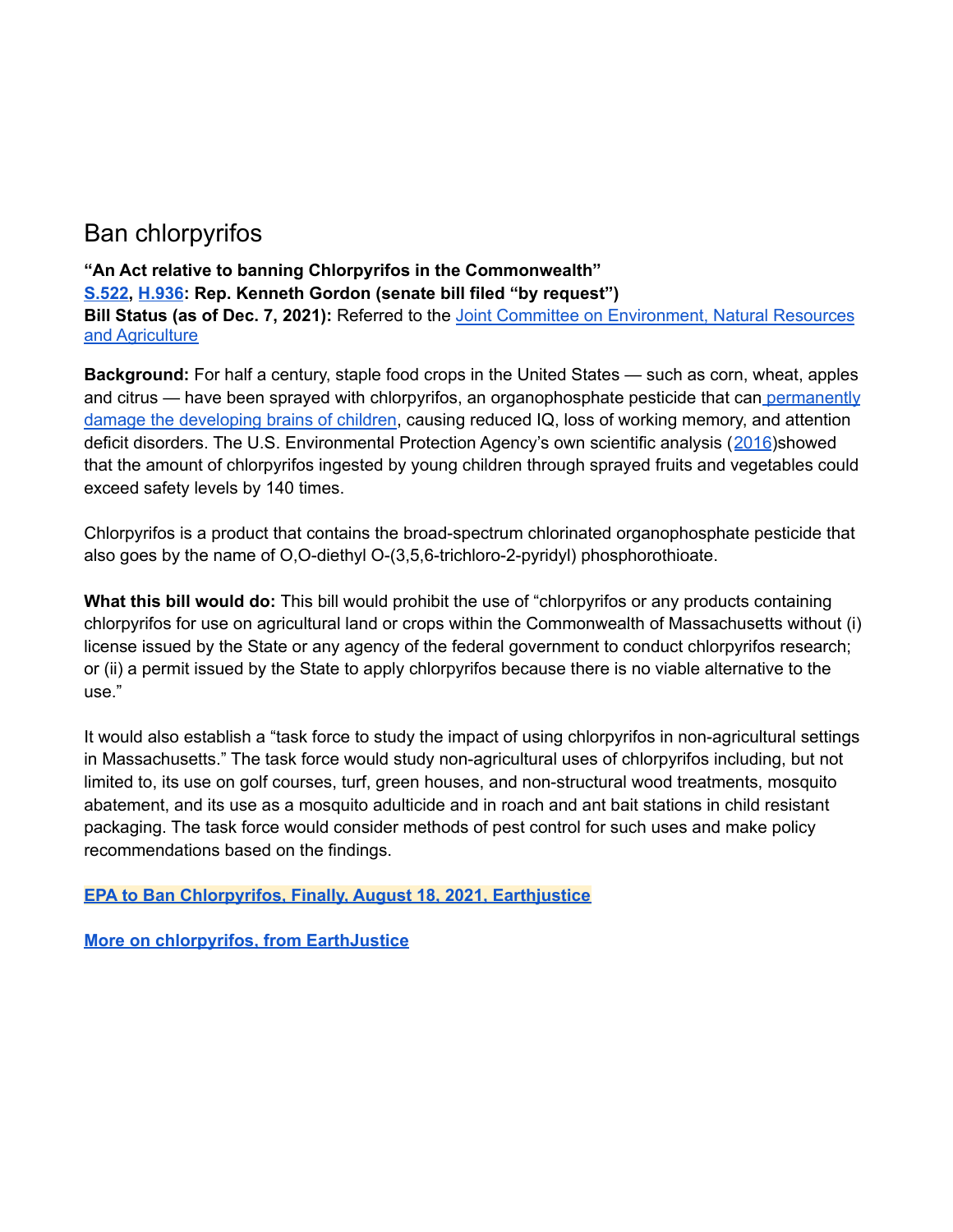# <span id="page-14-0"></span>Provide for Mosquito Spray Opt-out

**"An Act relative to pesticide applications" [S.618:](https://malegislature.gov/Bills/192/SD2156) Sen. Bruce Tarr Bill Status (as of Dec. 7, 2021):** Referred to the Joint Committee on [Environment,](https://malegislature.gov/Committees/Detail/J21/192) Natural Resources and [Agriculture](https://malegislature.gov/Committees/Detail/J21/192)

**Background:** The current process for individuals to "opt out" of mosquito spraying is cumbersome and confusing. Private residents who wish to avoid being sprayed must submit an opt out request annually and to post signs saying "no spray" along their property border.

**What this bill would do:** This bill seeks to create simple, alternative exclusion processes for residents from wide area pesticide applications by the state (such as by the Mosquito Control Board). Alternatives might include allowing residents to opt-out through their annual town or city census form.

**Read more about mosquito spraying, opting out, and the need for reform, [here.](https://www.nofamass.org/massquito)** How to Request an Exclusion or Opt out from Wide Area Pesticide [Applications](https://www.mass.gov/how-to/how-to-request-an-exclusion-or-opt-out-from-wide-area-pesticide-applications)

## <span id="page-14-1"></span>Protect groundwater from pesticides

### **"An Act relative to the pesticide board"**

**[S.510:](https://malegislature.gov/Bills/192/SD1279) Sen. Julian Cyr**

**Bill Status (as of Dec. 7, 2021):** Referred to the Joint Committee on [Environment,](https://malegislature.gov/Committees/Detail/J21/192) Natural Resources and [Agriculture](https://malegislature.gov/Committees/Detail/J21/192)

**Background:** The widespread application of pesticides to farmland, non-crop land, residential and urban areas in the United States results in the United States being the largest producer of food in the world, but has resulted in concerns over their potential negative impact on the environment and public health.

The use of pesticides for agriculture, lawns, golf courses and other natural areas is problematic because pesticides can travel to areas other than the places where they are originally applied, such as infiltrating into our groundwater, and cause contamination of our groundwater supply. Groundwater is a major source of clean drinking water for about 50 percent of the Nation's population (USGS), which makes this source of water increasingly important to protect from contamination from pesticides.

**What this bill would do:** This bill would require the commissioner of food and agriculture to "consult and concur with the commissioner of environmental protection and commissioner of public health when rendering a decision… relative to the protection of groundwater sources of drinking water from pesticide contamination."

**Read about Pesticides in [groundwater,](https://www.usgs.gov/special-topic/water-science-school/science/pesticides-groundwater?qt-science_center_objects=0#qt-science_center_objects) from the USGS**